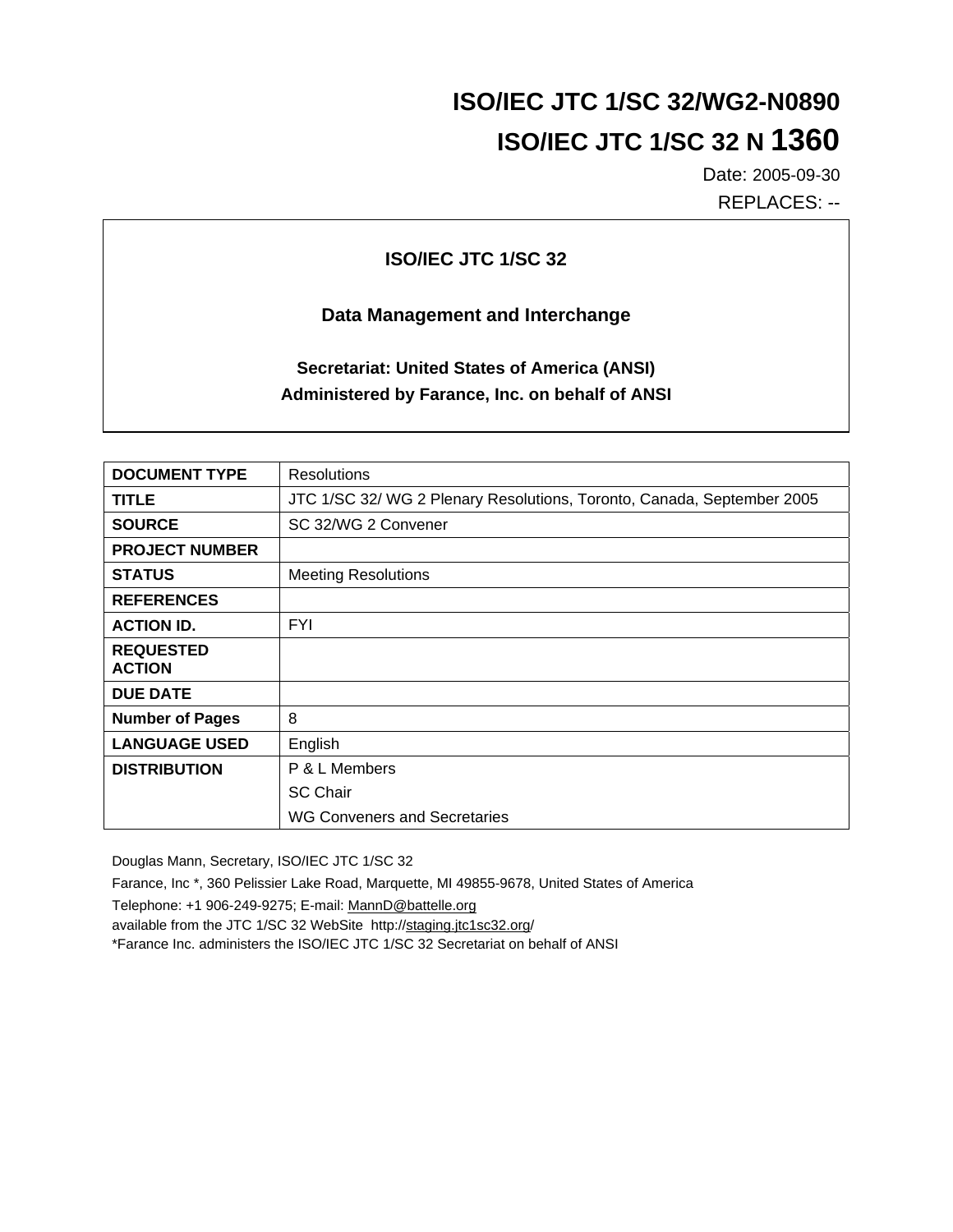## JTC 1/SC 32/WG 02 Resolutions, 2005.09.30, Toronto, Canada

#### **Section 1 - Programme of Work Resolutions**

**Resolution WG 02 / 1: SC 32/WG 02 Programme of Work and Project Editor Assignments**  The only changes to the programme of work, as already noted by the SC32 secretariat on the project progress listing, are that those projects listed in resolution 7 below that previously had a date to CD of earlier than 2005.11.01 had that date changed to 2005.11.01.

**Resolution WG 02 / 2: SC 32/WG 02 Project Subdivisions**  None.

**Resolution WG 02 / 3: SC 32/WG 02 Project Withdrawals**  None.

**Resolution WG 02 / 4: Standards Due for Periodic Review**  None.

**Resolution WG 02 / 5: New Projects**  None.

**Resolution WG 02 / 6: Study Period**  None.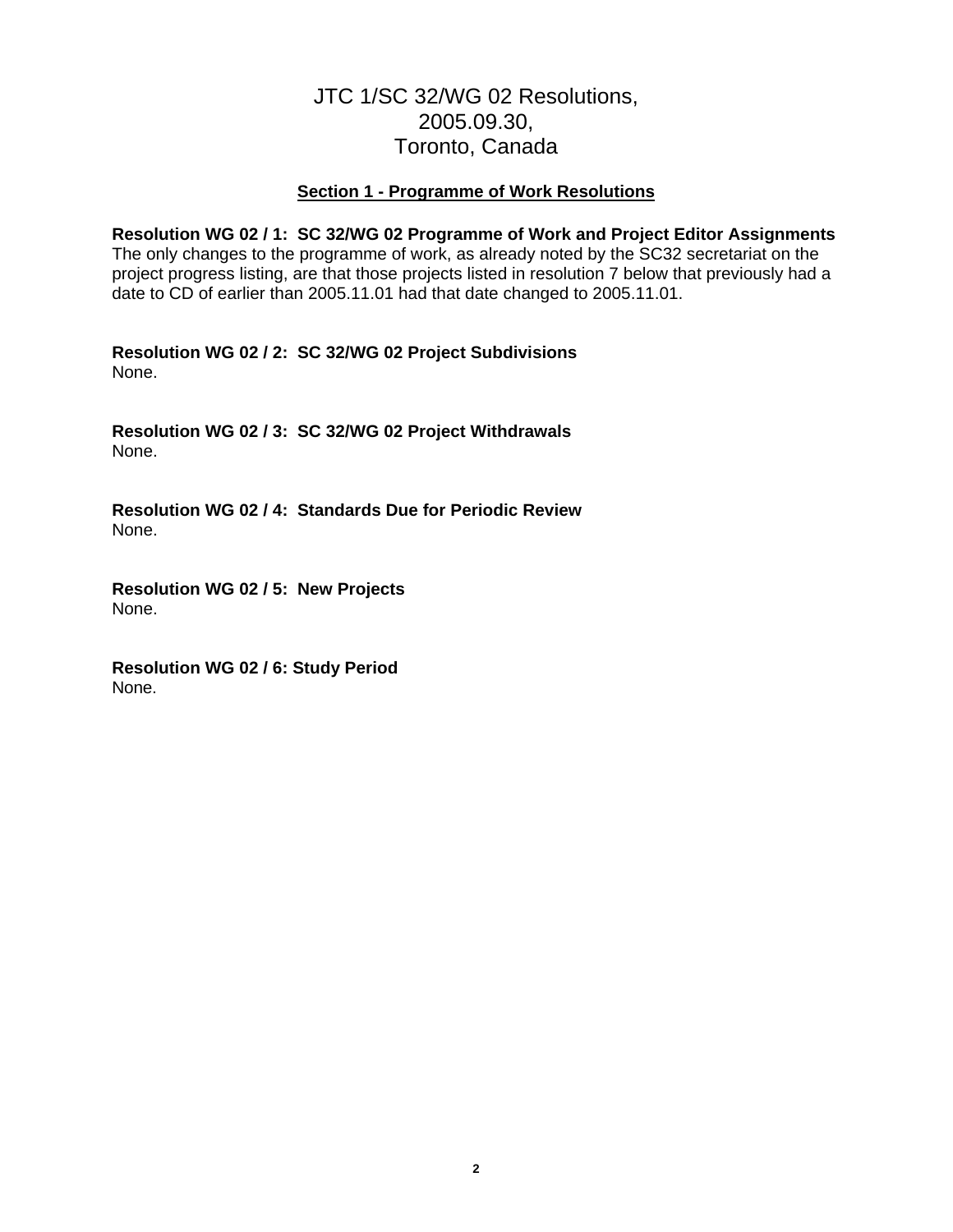## **Section 2 - Project Document Resolutions**

## **Resolution WG 02 / 7: Committee Draft (CD) Ballots (CD, PDAM, PDISP, PDTR)**

Upon receipt of texts, SC 32/WG **02** requests its SC 32 Secretariat to register as CDs, PDAMs, PDISPs, PDTRs and issue letter ballots on the following projects:

| <b>Project Number</b> | CD       | <b>Title</b>                                                                                                                                  | <b>Date</b>     |
|-----------------------|----------|-----------------------------------------------------------------------------------------------------------------------------------------------|-----------------|
|                       |          |                                                                                                                                               | <b>Expected</b> |
| 1.32.17.01.01.00      | 20944-01 | Information technology - Metadata<br>Registry Interoperability & Bindings<br>(MDR-IB) Part 1: Framework                                       | 2005.11.01      |
| 1.32.17.01.02.00      | 20944-02 | Metadata Registry Interoperability &<br>Bindings (MDR-IB) Part 2: Common<br>vocabulary                                                        | 2005.11.01      |
| 1.32.17.01.03.00      | 20944-03 | Information technology - Metadata<br>Registry Interoperability & Bindings<br>(MDR-IB) Part 3: Common Provisions for<br>Conformance            | 2005.11.01      |
| 1.32.17.01.20.00      | 20944-20 | Information technology - Metadata<br>Registry Interoperability & Bindings<br>(MDR-IB) Part 20: Common Provisions for<br>Coding bindings       | 2005.11.01      |
| 1.32.17.01.21.00      | 20944-21 | Information technology - Metadata<br>Registry Interoperability & Bindings<br>(MDR-IB) Part 21: XML Coding Binding                             | 2005.11.01      |
| 1.32.17.01.40.00      | 20944-40 | Information technology - Metadata<br>Registry Interoperability & Bindings<br>(MDR-IB) Part 40: Common Provisions for<br>API binding           | 2005.11.01      |
| 1.32.17.01.41.00      | 20944-41 | Information technology - Metadata<br>Registry Interoperability & Bindings<br>(MDR-IB) Part 41: C API binding                                  | 2005.11.01      |
| 1.32.17.01.43.00      | 20944-43 | Information technology - Metadata<br>Registry Interoperability & Bindings<br>(MDR-IB) Part 43: Java API Binding                               | 2005.11.01      |
| 1.32.17.01.44.00      | 20944-44 | Information technology - Metadata<br>Registry Interoperability & Bindings<br>(MDR-IB) Part 44: ECMA script API<br><b>Binding</b>              | 2005.11.01      |
| 1.32.17.01.47.00      | 20944-47 | Information technology - Metadata<br>Registry Interoperability & Bindings<br>(MDR-IB) Part 47: PHP API binding                                | 2005.11.01      |
| 1.32.17.01.80.00      | 20944-80 | Information technology - Metadata<br>Registry Interoperability & Bindings<br>(MDR-IB) Part 80: Common provisions for<br>profiles              | 2005.11.01      |
| 1.32.17.01.81.00      | 20944-81 | Information technology - Metadata<br>Registry Interoperability & Bindings<br>(MDR-IB) Part 81: Attribute Mapping for<br>11179-3 MDR metamodel | 2005.11.01      |
| 1.32.19.02.00.00      | 14957    | Information technology - Representation<br>of data elements values: Notation of the<br>format 2nd Edition                                     | 2005.11.01      |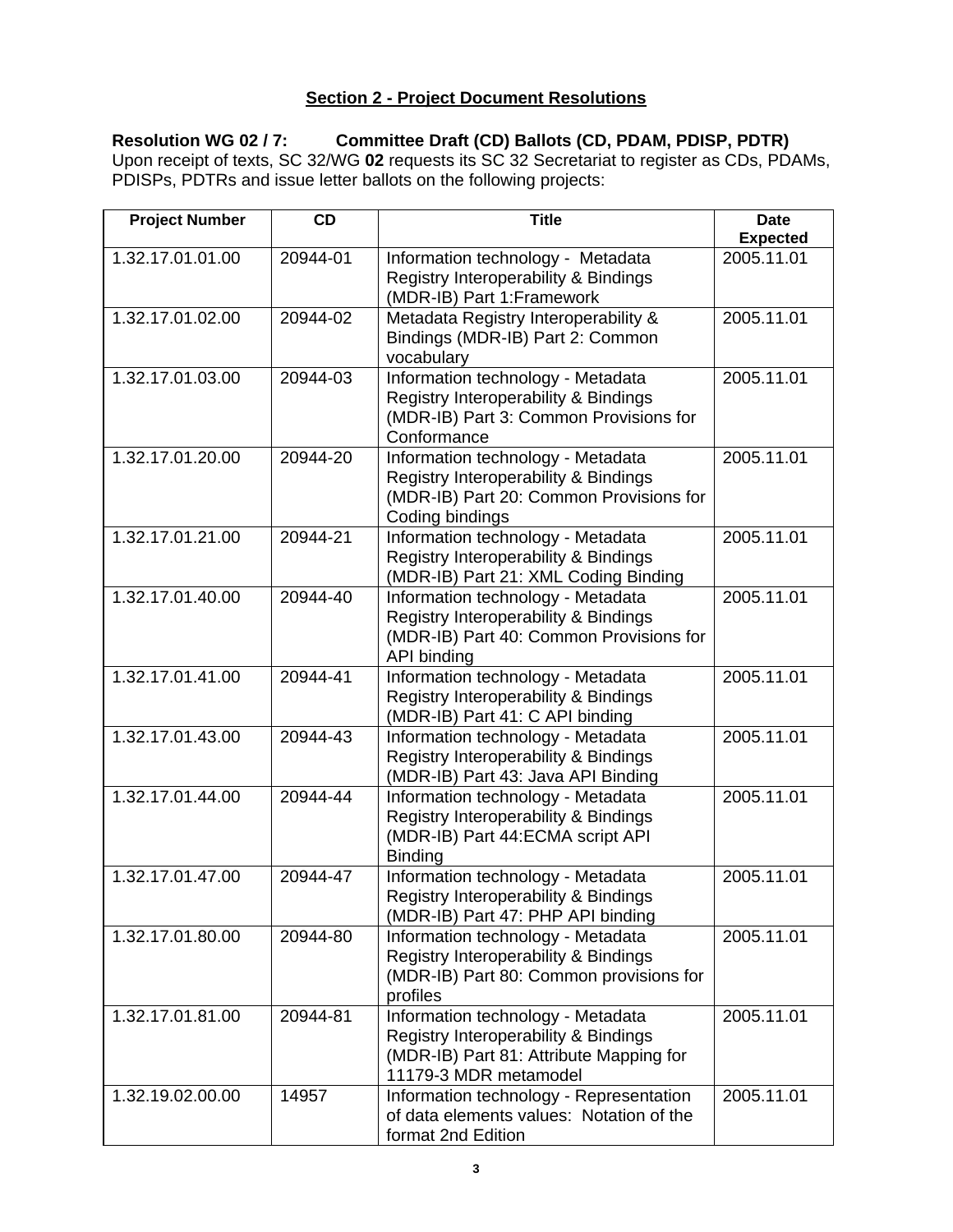| <b>Project Number</b> | <b>CD</b> | Title                                                                                                       | <b>Date</b><br><b>Expected</b> |
|-----------------------|-----------|-------------------------------------------------------------------------------------------------------------|--------------------------------|
| 1.32.22.01.04.00      | 19763-4   | Information technology - Framework for<br>Metamodel interoperability Part 4:<br>Metamodel for model mapping | 2005.11.01                     |
| 1.32.23.01.01.00      | 19773-1   | Information Technology--Metadata<br>registries (MDR) Module Part 1: Overview                                | 2005.10.30                     |
| 1.32.23.01.01.00      | 19773-2   | Information Technology--Metadata<br>registries (MDR) Module Part 2: Module<br>definition                    | 2005.10.30                     |
| 1.32.23.01.01.00      | 19773-3   | Information Technology--Metadata<br>registries (MDR) Module Part 3:<br><b>Registration procedures</b>       | 2005.10.30                     |
| 1.32.24.01.00.00      | 24706     | Information technology-Metadata for<br>technical standards and specification<br>documents                   | 2005.10.30                     |

In the case of CD14957, it will first be necessary to issue a ballot for SC32 to approve such action, since this was not authorised at the Berlin SC32 plenary. For all the other documents listed, permission for CD ballot was requested and given at the Berlin meeting.

#### **Resolution WG 02 / 8: Final Committee Draft (FCD) Ballots (FCD, FPDAM, FPDISP, FPDTR, DCOR)**

Upon receipt of texts, SC 32/WG **02** requests its SC 32 Secretariat to register as FCDs, FPDAMs, PDTRs, FPDISPs, DCORs and issue letter ballots on the following projects:

| <b>Project Number</b> | <b>FCD</b> | <b>Title</b>                                                                                                        | Date<br><b>Expected</b> |
|-----------------------|------------|---------------------------------------------------------------------------------------------------------------------|-------------------------|
| 1.32.22.01.01.00      | 19763-1    | Information technology - Framework for<br>Metamodel interoperability Part 1:<br>Reference model (CD2)               | 2005.11.01              |
| 1.32.22.01.02.00      | 19763-2    | Information technology - Framework for<br>Metamodel interoperability Part 2: Core<br>Model (CD2)                    | 2005.11.01              |
| 1.32.22.01.03.00 *    | 19763-3    | Information technology - Framework for<br>Metamodel interoperability Part 3:<br>Metamodel for ontology registration | 2005.11.01              |
| 1.32.25.01.00.00      | 24707      | Information technology -- Common Logic<br>(CL) - A Framework for a Family of Logic-<br><b>Based Languages</b>       | 2005.11.01              |

For all the documents listed, permission for FCD ballot was requested and given at the Berlin meeting.

**Resolution WG 02 / 9: Final Draft International Standard (FDIS) Ballots (FDIS, FDAM, DTR)** 

None.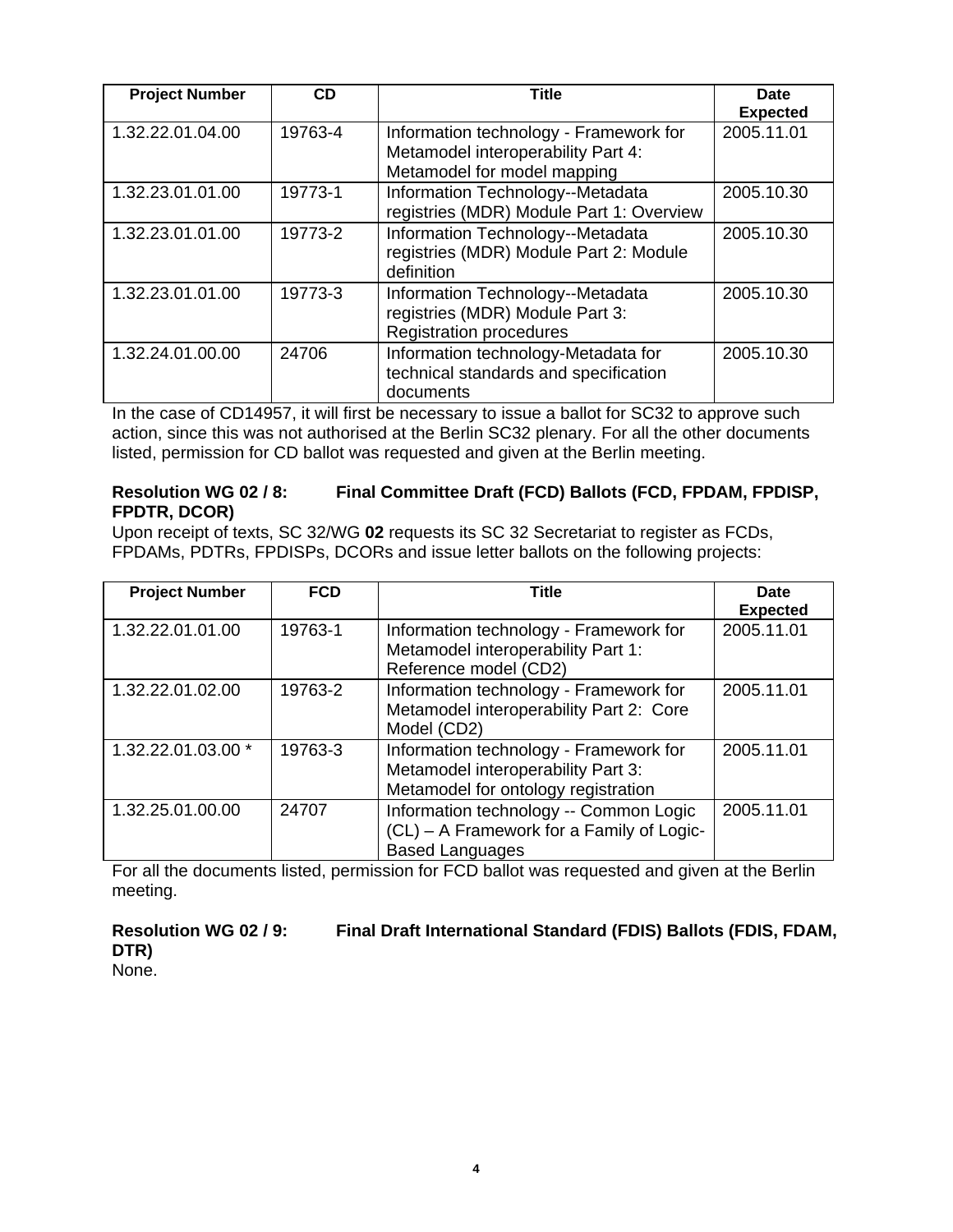#### **Section 3 - Liaison Resolutions**

#### **Resolution WG 02 / 10: SC 32/WG 02 Liaison Assignments**

Not applicable to an interim meeting.

#### **Resolution WG 02 / 11: SC 32/WG 02 Approval of New "C" Liaisons**  None.

#### **Section 4 - SC 32/WG 02 Administrative Resolutions**

#### **Resolution WG 02 / 12: SC 32/WG 02 Meeting Calendar**

SC 32/WG **02** approves the following Meeting Calendar

| <b>Date</b>            | <b>Meeting/Purpose</b>       | Location                            |
|------------------------|------------------------------|-------------------------------------|
| March 2006             | SC32 Plenary and WG2 meeting | Kobe, Japan                         |
| September/October 2006 | WG2 interim meeting          | US (offered, may not be acceptable) |
|                        |                              | Korea (contingency offer)           |
| March/April/May 2007   | SC32 Plenary                 | US (offered, may not be acceptable) |
|                        |                              | Australia (contingency offer)       |

NOTE: Under ISO rules, the US offers may not be acceptable if nationals of some member bodies would not be able to obtain visas for entry to the US.

#### **Section 5 - SC 32/WG 2 Other Resolutions**

#### **Resolution WG 2 / 13:**

SC 32/WG 02 requests its Secretariat to take steps to obtain permission for ISO/IEC 24707 to be freely available.

#### **Acclamations**

#### **Resolution WG 02 / A1: Hosting of Meetings**

JTC 1/SC 32/WG **02** expresses its appreciation to its Canadian hosts for their efforts in planning and organizing the SC 32/WG **02** meeting. SC 32/WG **02** appreciates all of the hard work that they put into the meeting to make it a success. SC32/WG2 particularly expresses its appreciation to Manulife Financial and John Hancock Retirement Plan Services for providing the facilities and to Ray Gates, Jake Knoppers and Canaglobe International Inc for their sponsorship of the WG2 dinner on Wednesday 28<sup>th</sup> September.

#### **Resolution WG 02 / A2: Appreciation to SC 32/WG 02 Convener**

JTC1/SC 32/WG **02** thanks **Larry Fitzwater**, the SC 32/WG **02** Convener, for the leadership and support he provided at the SC 32/WG **02** meetings.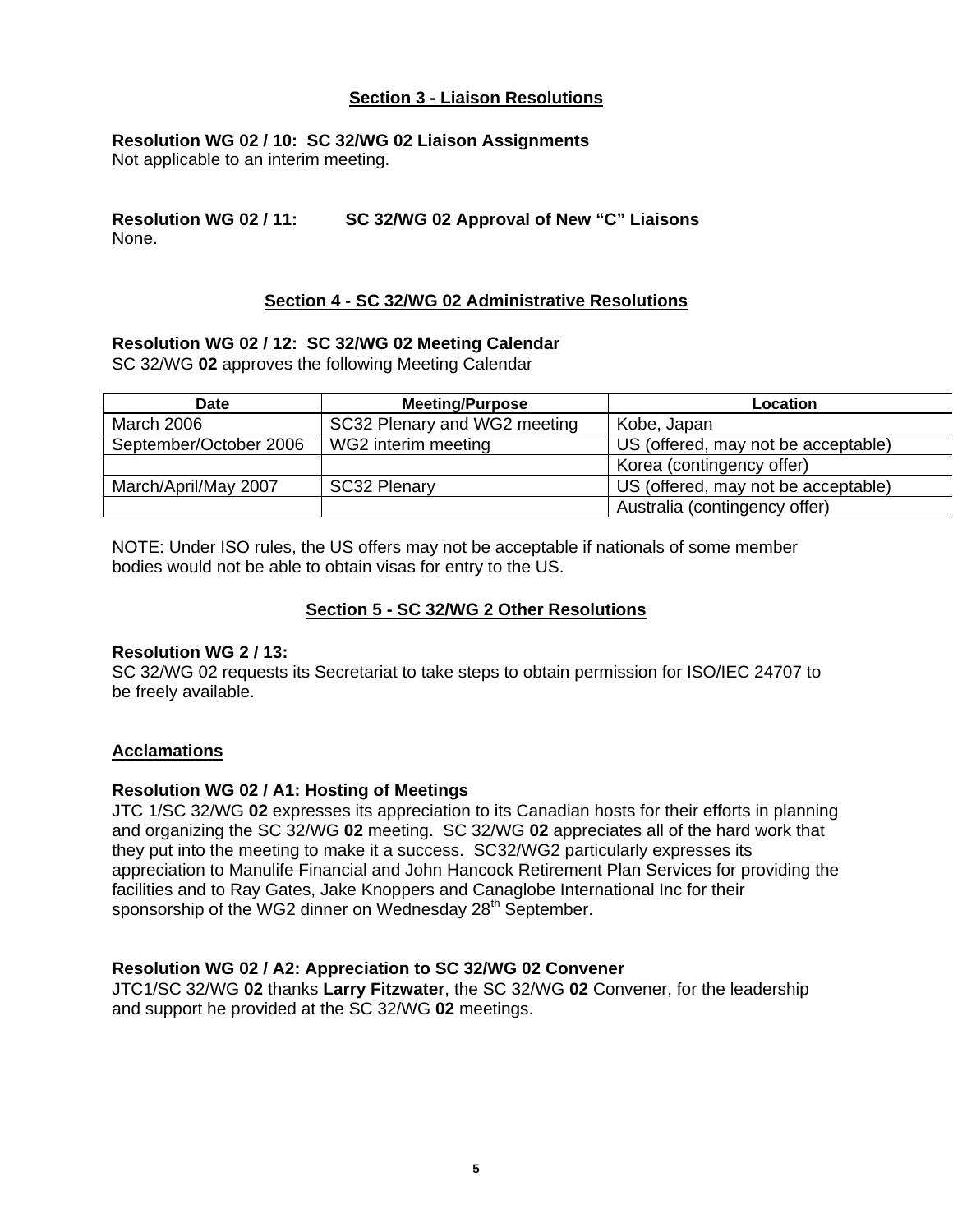## **JTC 1/SC 32/WG 2 Toronto 2005-09 - Attendees**

|                        | <b>National</b><br>Body | Address/Phone/Fax/Email                                      | <b>Last Name</b> |
|------------------------|-------------------------|--------------------------------------------------------------|------------------|
| Ms. Meera Rajendran    | Australia               | Australian Institute of Health & Welfare                     | Rajendran        |
|                        |                         | 26 Thynne Street, Fern Hill Park,                            |                  |
|                        |                         | Bruce, ACT, Australia                                        |                  |
|                        |                         | Ph: +61 2 6244 1195 (business)<br>Ph: +61 2 6161 0157 (home) |                  |
|                        |                         | Ph: 0412 796 710 (mobile)                                    |                  |
|                        |                         | FX: +61 2 6244 1299                                          |                  |
|                        |                         | Email: meera.rajendran@aihw.gov.au                           |                  |
| Mr. Ray Gates          | Canada                  | Manulife Financial                                           | Gates            |
|                        |                         | 200 Bloor St E<br>Toronto ON M4W 1E5                         |                  |
|                        |                         | Ph: +1 416 928 7405 (home)                                   |                  |
|                        |                         | Ph: +1 416 926 3080 (business)                               |                  |
|                        |                         | Fx: +1 416-926-5234                                          |                  |
|                        |                         | Email: RGates@jhancock.com                                   |                  |
|                        |                         | Email: gatesray@rogers.com (use this)<br>6335 Fortune Drive  |                  |
| Mr. C. "Baba" Piprani  | Canada                  | Gloucester ON K1C 2A4                                        | Piprani          |
|                        |                         | FX: +1 613-837-1794                                          |                  |
|                        |                         | Mobile: +1 613 298-7435                                      |                  |
|                        |                         | Email: babap@attglobal.net                                   |                  |
| Ms. HE, Yangfan        | China                   | 430072, Wuhan, Hubei, P.R. China                             | HE.              |
|                        |                         | State Key Laboratory of Software                             |                  |
|                        |                         | Engineering<br><b>Wuhan University</b>                       |                  |
|                        |                         | PH: +86-27-68754590                                          |                  |
|                        |                         | FX: +86-27-68754590                                          |                  |
|                        |                         | Email: Heyangfan927@hotmail.com                              |                  |
| Prof. HORIUCHI, Hajime | Japan                   | Tokyo International University                               | Horiuchi         |
|                        |                         | 1-13-1 Matobakita, Kawagoe<br>Saitama, Japan 350-1197        |                  |
|                        |                         | PH:+8190-3318-8767                                           |                  |
|                        |                         | FX: +813-3700-2589                                           |                  |
|                        |                         | Email: Hori@tiu.ac.jp                                        |                  |
| Mr. OBAYASHI, Masaharu | Japan                   | Kanrikogaku Ltd.<br>3-9-1 Meguro, Meguro-ku,                 | Obayashi         |
|                        |                         | Tokyo, Japan, 153-0063                                       |                  |
|                        |                         | PH: +81-3-3716-6300                                          |                  |
|                        |                         | FX: +81-3-3716-7201                                          |                  |
|                        |                         | Email: Obayashi@kthree.co.jp                                 |                  |
| Mr. OKABE, Masao       | Japan                   | General Manager, Corporate Systems<br>Department             | <b>OKABE</b>     |
|                        |                         | Tokyo Electric Power Co., Inc.                               |                  |
|                        |                         | 1-1-3 Uchisaiwai-cho Chiyoda-ku Tokyo                        |                  |
|                        |                         | 100-8560 Japan                                               |                  |
|                        |                         | PH: +81-3-4216-4662                                          |                  |
|                        |                         | $FX: +81-3-4216-4758$<br>Email: okabe.masao@tepco.co.jp      |                  |
| Prof. BAIK, Doo Kwon   | Korea,                  | Korea University                                             | Baik             |
|                        | Republic                | 1, 5-Ga Anam-Dong Sungbuk-ku                                 |                  |
|                        | of                      | Seoul, Korea 136-701                                         |                  |
|                        |                         | Ph: +82 2 925 3706                                           |                  |
|                        |                         | Fx: +82 2 921 9137<br>Email: baikdk@korea.ac.kr              |                  |
| Mr. JUNG, Eui-Suk      | Korea,                  | Korean Agency for Digital Opportunity &                      | JUNG             |
|                        | Republic                | Promotion (KADO)                                             |                  |
|                        | of                      | 645-11, Deungchon-1Dong,                                     |                  |
|                        |                         | Gangseo-Gu, Seoul, 157-715, Korea                            |                  |
|                        |                         | Ph: +82-2-3660-2654<br>FX: +82-2-3660-2659                   |                  |
|                        |                         | Email: goodguy@kado.or.kr                                    |                  |
|                        |                         |                                                              |                  |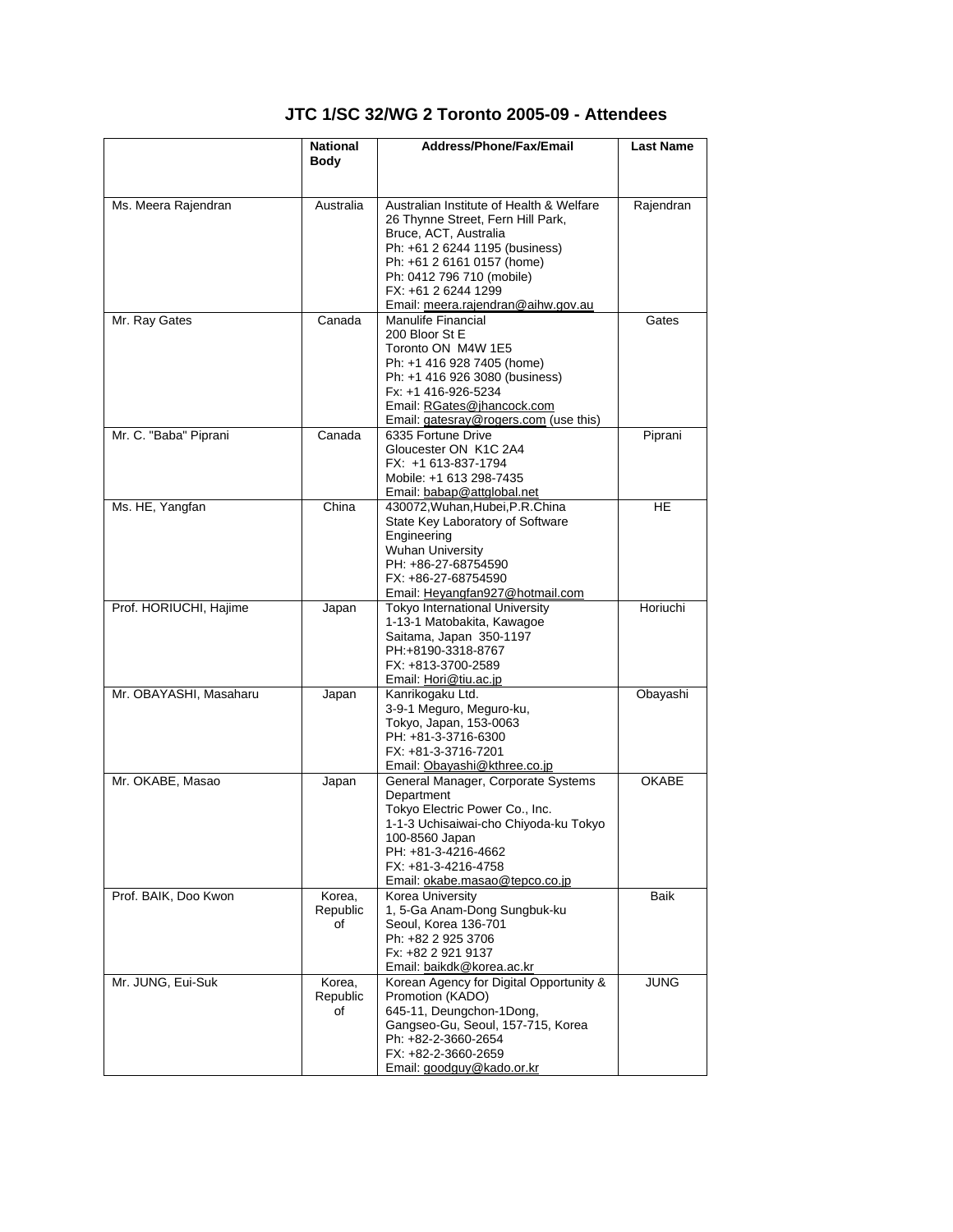|                        | <b>National</b>         | <b>Address/Phone/Fax/Email</b>                                                                                                                                                                                             | <b>Last Name</b> |
|------------------------|-------------------------|----------------------------------------------------------------------------------------------------------------------------------------------------------------------------------------------------------------------------|------------------|
|                        | <b>Body</b>             |                                                                                                                                                                                                                            |                  |
| Mr. Tim Bourne         | United<br>Kingdom       | <b>SIAM</b><br>1 St. David's Close<br>Hemel Hempstead, HP3 8LU, UK                                                                                                                                                         | <b>Bourne</b>    |
|                        |                         | PH: +44 1442 395645<br>FX: +44 7020 971134<br>Email: Timsc32@siam.co.uk                                                                                                                                                    |                  |
| Mr. Keith Gordon       | United<br>Kingdom       | 29 Adam Close<br>High Wycombe<br><b>HP13 6BY</b><br>UK.                                                                                                                                                                    | Gordon           |
|                        |                         | PH: +44 1494 531570<br>FX: +44 1494 531570<br>Email: keith.gordon@damauk.org                                                                                                                                               |                  |
| Mr. Bruce Bargmeyer    | United<br><b>States</b> | Lawrence Berkeley National Laboratory<br>University of California, Berkeley<br>MS 50B-3238<br>1 Cyclotron Road<br>Berkeley, CA 94720-8147<br>PH: +1 (510) 495-2905<br>FX: +1 (510) 486-4004<br>Email: bebargmeyer@lbl.gov  | Bargmeyer        |
| Mr Dmitri Bobrovnikoff | United<br><b>States</b> | Pragati Synergetic Research, Inc.<br>Ph: +1 650-625-0274 (business)<br>Ph: +1 650-474-0219 (home)<br>Ph: + 1 650-483-8353 (mobile)<br>Fx: +1 206-339-2915<br>Email: dmitri@pragati-inc.com                                 | Bobrovnikoff     |
| Mr. Harry S. Delugach  | United<br><b>States</b> | Associate Professor<br>Computer Science Dept.,<br>Technology Hall N-351<br>University Of Alabama In Huntsville<br>Huntsville AL 35899 U.S.A.<br>Tel: +1.256.824.6614<br>fax: +1.256.824.6239<br>Email: delugach@cs.uah.edu | Delugach         |
| Mr. Frank Farance      | United<br><b>States</b> | Farance Inc.<br>555 Main Street<br>New York, NY 10044 USA<br>Tel: +1 212 486 4700<br>Fax: +1 212 759 1605<br>Email: frank@farance.com                                                                                      | Farance          |
| Mr. Larry Fitzwater    | United<br><b>States</b> | U.S. Environmental Protection Agency<br>1200 Pennsylvania Ave NW<br>Mail Code 2822T<br>Washington, D.C. 20460<br>PH: +1 202-566-1653<br>FX: +1 202-566-1648<br>Email: Fitzwater.larry@epa.gov                              | Fitzwater        |
| Mr. Kevin D. Keck      | United<br><b>States</b> | Lawrence Berkeley National Laboratory<br>MS 50B-3238<br>1 Cyclotron Road<br>Berkeley, CA 94720-8147<br>PH: +1 (510) 486 4856<br>FX: +1 (510) 486-4004<br>Email: kdkeck@lbl.gov                                             | Keck             |
| Ms. Nancy Lawler       | United<br><b>States</b> | P.O.Box 50171<br>Baltimore, MD 21211 USA<br>Tel +1-410 235 3531<br>Email: Nklawler@earthlink.com                                                                                                                           | Lawler           |
| Mr. Douglas Mann       | United<br><b>States</b> | <b>Battelle Memorial Institute</b><br>360 Pelissier Lake Road<br>Marquette, MI 49855-9678<br>PH: +1 906 249 9275<br>Email: MannD@battelle.org                                                                              | Mann             |